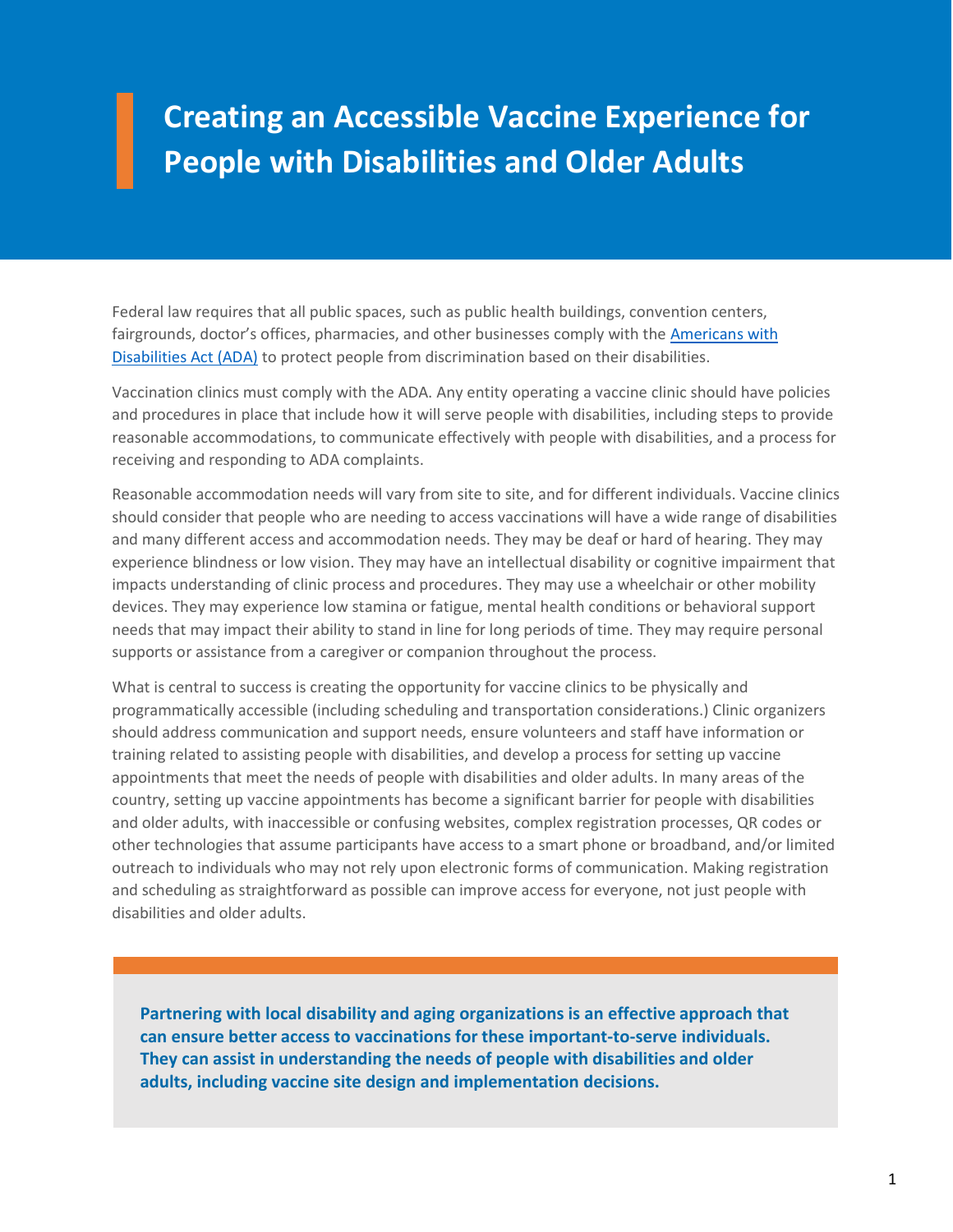- Choose a centrally-located site that is physically accessible (e.g. level ground without slopes, zero-step, spacious), and that people can reach by mass transit.
- Coordinate with accessible transportation providers to offer low or no cost transportation to vaccine sites for appointment.
- Reserve adequate parking near the entrance (in addition to accessible spaces) for people with disabilities and their supports, and offer a drop off zone that allows for minimal walking.
- Provide an accessible, clearly marked "ADA/Accessible" entrance with assisters available, allowing entrants to bypass waiting in line (including people whose disabilities may not be apparent).
- Maintain pathways to and from the vaccine site and within the facility with clear, wide, level access (free of snow, leaves, orange cones, or other debris) for people who use wheelchairs and other mobility devices, avoiding steps and stairs.
- If doors do not include power openers, leave doors propped open or provide staff or volunteers to open doors.
- **Ensure elevator access is available and** prioritized for people with disabilities and older adults.
- **Ensure that staff and volunteers have a** basic understanding or access to information regarding reasonable accommodations, including service animals.
- Modify mask requirements for those individuals whose disabilities prevent them from wearing a face covering and ensure staff/volunteers understand this accommodation.
- **Offer a "quiet room" space for** individuals to wait in line, receive vaccines, and for the post vaccine observation period, for those who cannot tolerate large, noisy spaces.
- Have wheelchairs, including bariatric chairs, available for people who have mobility disabilities or experience fatigue
- **Ensure staff/volunteers are trained to** accommodate individuals with nonapparent disabilities.

## **ACCESSIBILITY COMMUNICATION APPOINTMENTS**

- Have simple, plain-language explanatory materials on hand.
- Have large print and Braille versions of all written materials available.
- **Offer readily-available staff or** volunteers to assist with reading forms or documents for individuals who may require assistance with seeing, reading, or comprehending.
- **Include American Sign Language (ASL)** Interpretation along with other language interpretation available at the site.
- Offer staff or volunteers clear face coverings to assist people who depend on speechreading.
- **Provide clear and easy-to-read** external signage with photos/graphics indicating path to accessible entrances/exits.
- **Provide additional signage indicating** elevator priority for people with disabilities and older adults.
- **Provide signage regarding wait times,** for example: your wait time is 15 minutes.
- Have a clear, publicly posted policy recognizing that people with disabilities have the option to bring a support person with them at all stages of the process.
- **Post clearly marked signage and** information in plain language and translated to reflect the language needs of the community for people seeking assistance to find help, and ensure an adequate number of trained "assisters" available.
- Post signage and/or graphics clearly indicating the accessible path of travel outside and inside building for individuals who use wheelchairs or other mobility devices.

- Allow for multiple scheduling options: phone, website, direct assistance.
- **Ensure that websites and apps are** 508-compliant and accessible to people with various types of reasonable accommodation needs, including people using assistive technologies and screen readers.
- **Minimize documentation and** identification requirements to demonstrate eligibility. Communicate any expectations prior to the appointment clearly and simply.
- Allow for "group" scheduling for example, people from the same household or people with disabilities and older adults with their caregivers or home health workers.
- **Support and engage existing** community-based organizations serving people with disabilities and/or older adults as partners to assist in outreach and implementation efforts, and to identify solutions in collaboration to provide a more accessible experience for individuals with disabilities and older adults.